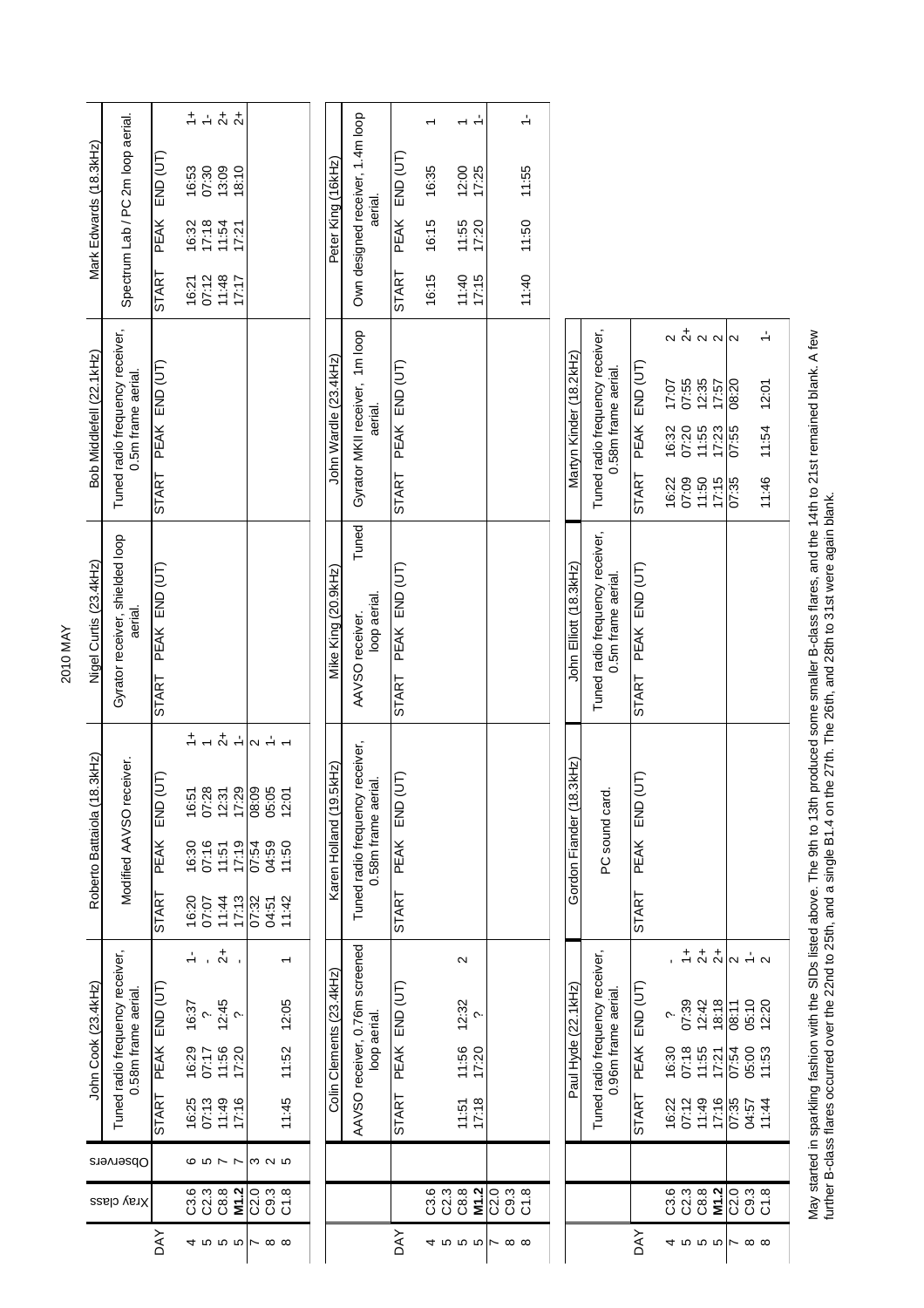

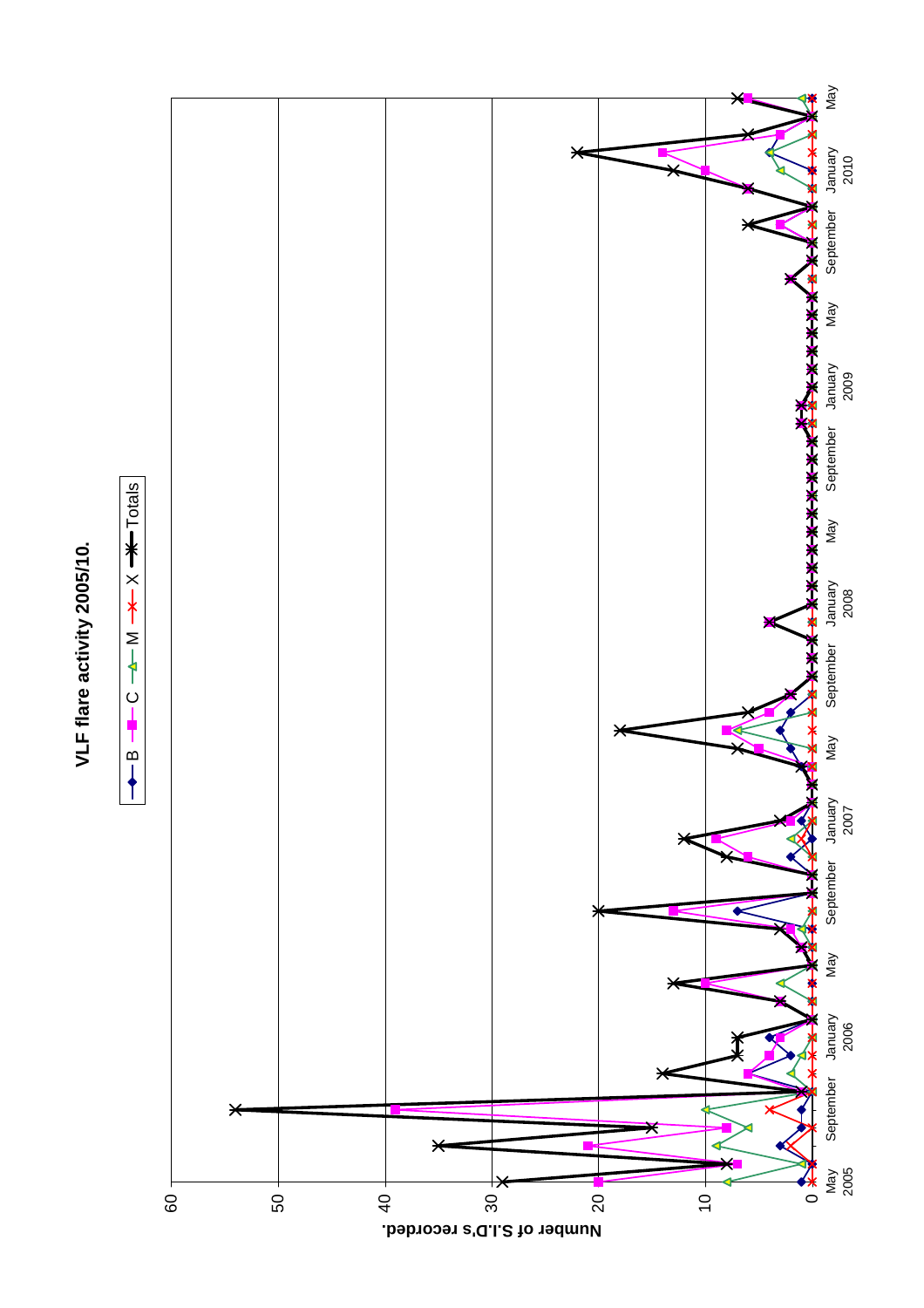## May Observations.



This chart from Mark Edwards shows the C8.8 flare of May 5<sup>th</sup>. The normal and inverted responses at various frequencies show well. Mark has been working towards modelling the reaction of the ionosphere to solar flares by the disturbances that they cause. He calculates that this event pushed the D-layer downwards by about 4km.



Roberto Battaiola shows all three flares in this chart. It is interesting to note that they all produce a similar change in signal strength, despite the difference in flare magnitude.